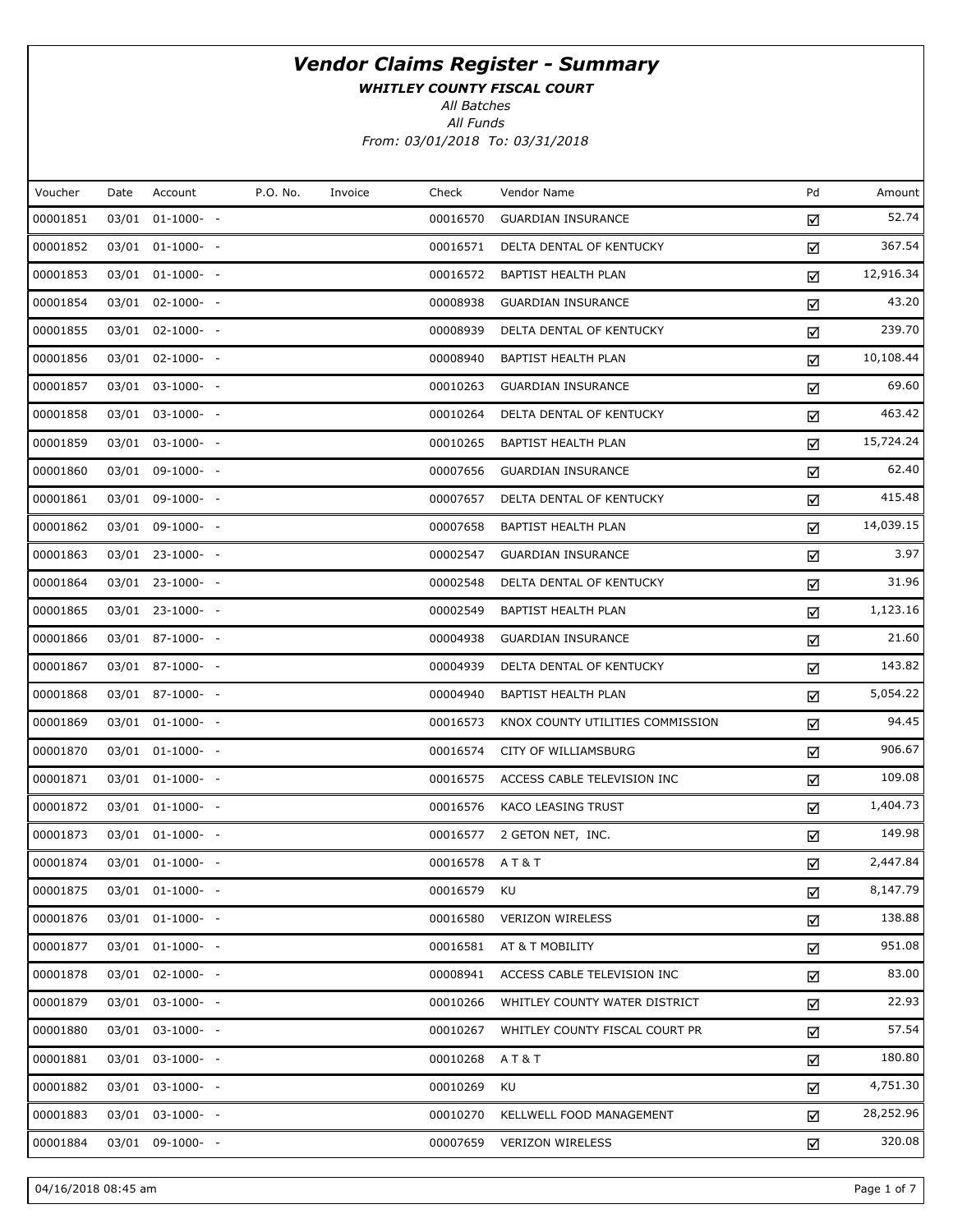WHITLEY COUNTY FISCAL COURT

All Batches

All Funds From: 03/01/2018 To: 03/31/2018

| Voucher<br>P.O. No.<br>Pd<br>Account<br>Check<br>Vendor Name<br>Amount<br>Date<br>Invoice<br>203.98<br>00001885<br>03/01 09-1000- -<br>00007660<br>ACCESS CABLE TELEVISION INC<br>☑<br>203.98<br>00001886<br>03/01 87-1000- -<br>00004941<br>ACCESS CABLE TELEVISION INC<br>☑<br>66.91<br>00001887<br>03/01 87-1000- -<br>00004942<br>KU<br>☑<br>3,850.05<br>00001888<br>03/01 87-1000- -<br>00004943<br>A T & T<br>☑<br>114.55<br>00001889<br>03/05 01-1000- -<br>00016582<br>CUMBERLAND VALLEY ELECTRIC, INC.<br>☑<br>42.82<br>00001890<br>03/05 02-1000- -<br>00008942<br>CUMBERLAND FALLS WATER DIST<br>☑<br>570.19<br>00001891<br>03/05 02-1000- -<br>00008943<br>CUMBERLAND VALLEY ELECTRIC, INC.<br>☑<br>62.38<br>00001892<br>03/05 09-1000- -<br>00007661<br>CUMBERLAND FALLS WATER DIST<br>☑<br>245.29<br>00001893<br>03/05 09-1000- -<br>00007662<br>CITY UTILITIES COMMISSION<br>☑<br>713.81<br>00001894<br>03/05 09-1000- -<br>00007663<br>CUMBERLAND VALLEY ELECTRIC, INC.<br>☑<br>172.62<br>00001895<br>03/05 01-1000- -<br>00016583<br>WHITLEY COUNTY FISCAL COURT PR<br>☑<br>57.54<br>00001896<br>03/05 03-1000- -<br>00010271<br>WHITLEY COUNTY FISCAL COURT PR<br>☑<br>26,035.03<br>00001897<br>03/06 01-1000- -<br>00016584<br>WHITLEY COUNTY FISCAL COURT PR<br>☑<br>26,491.89<br>00001898<br>03/06 02-1000- -<br>00008944<br>WHITLEY COUNTY FISCAL COURT PR<br>☑<br>33,765.91<br>00001899<br>03/06 03-1000- -<br>00010272<br>WHITLEY COUNTY FISCAL COURT PR<br>☑<br>42,618.29<br>00001900<br>03/06 09-1000- -<br>00007664<br>WHITLEY COUNTY FISCAL COURT PR<br>☑<br>3,230.34<br>00001901<br>03/06 23-1000- -<br>00002551<br>WHITLEY COUNTY FISCAL COURT PR<br>☑<br>13,396.31<br>00001902<br>03/06 87-1000- -<br>00004944<br>WHITLEY COUNTY FISCAL COURT PR<br>☑<br>833.34<br>00001903<br>03/07 01-1000- -<br>00016585<br>ANDREW CROLEY, CORONER<br>☑<br>5,000.00<br>00001904<br>03/07 04-1000- -<br>00000863<br>WILLIAMSBURG-WHITLEY CO. AIRPORT BD.<br>☑<br>382.51<br>00001905<br>00016586<br>03/07 01-1000- -<br><b>DAV</b><br>☑<br>520.70<br>00001906<br>03/07 01-1000- -<br>00016587<br>DELTA NATURAL GAS CO., INC.<br>☑<br>410.88<br>00001907<br>03/07 02-1000- -<br>00008945<br>DELTA NATURAL GAS CO., INC.<br>☑<br>2,113.43<br>00001908<br>03/07 03-1000- -<br>00010273<br>DELTA NATURAL GAS CO., INC.<br>☑<br>444.31<br>00001909<br>03/07 87-1000- -<br>00004945<br>WILLIAMSBURG-WHITLEY CO. AIRPORT BD.<br>☑<br>379.98<br>00001910<br>03/09 01-1000- -<br>00016588<br>TIME WARNER CABLE<br>☑<br>163.73<br>00001911<br>03/09 09-1000- -<br>00007665<br>TIME WARNER CABLE<br>☑<br>73.73<br>00001912<br>03/09 87-1000- -<br>00004946<br>NI GOVERNMENT SERVICES, INC.<br>☑<br>283.84<br>00001913<br>03/12 87-1000- -<br>00004947<br>A T & T<br>☑<br>465.18<br>00001914<br>03/13 01-1000- -<br>00016589<br>A T & T<br>☑<br>7,023.92<br>00001915<br>03/13 03-1000- -<br>CITY OF WILLIAMSBURG<br>00010274<br>☑<br>282.46<br>00001916<br>03/13 09-1000- -<br>00007666<br>DELTA NATURAL GAS CO., INC.<br>☑<br>20,518.36<br>00001917<br>03/20 01-1000- -<br>00016591<br>WHITLEY COUNTY FISCAL COURT PR<br>☑<br>25,552.79<br>00001918<br>03/20 01-1000- -<br>00016592<br>WHITLEY COUNTY FISCAL COURT PR<br>☑ |  |  |  |
|---------------------------------------------------------------------------------------------------------------------------------------------------------------------------------------------------------------------------------------------------------------------------------------------------------------------------------------------------------------------------------------------------------------------------------------------------------------------------------------------------------------------------------------------------------------------------------------------------------------------------------------------------------------------------------------------------------------------------------------------------------------------------------------------------------------------------------------------------------------------------------------------------------------------------------------------------------------------------------------------------------------------------------------------------------------------------------------------------------------------------------------------------------------------------------------------------------------------------------------------------------------------------------------------------------------------------------------------------------------------------------------------------------------------------------------------------------------------------------------------------------------------------------------------------------------------------------------------------------------------------------------------------------------------------------------------------------------------------------------------------------------------------------------------------------------------------------------------------------------------------------------------------------------------------------------------------------------------------------------------------------------------------------------------------------------------------------------------------------------------------------------------------------------------------------------------------------------------------------------------------------------------------------------------------------------------------------------------------------------------------------------------------------------------------------------------------------------------------------------------------------------------------------------------------------------------------------------------------------------------------------------------------------------------------------------------------------------------------------------------------------------------------------------------------------------------------------------------------------------------------------------------------------------------------------------------------------------------------------------------------------------------------------------------------------------------------------------------------------------------------------------------------------------------------------------------------------------------------------|--|--|--|
|                                                                                                                                                                                                                                                                                                                                                                                                                                                                                                                                                                                                                                                                                                                                                                                                                                                                                                                                                                                                                                                                                                                                                                                                                                                                                                                                                                                                                                                                                                                                                                                                                                                                                                                                                                                                                                                                                                                                                                                                                                                                                                                                                                                                                                                                                                                                                                                                                                                                                                                                                                                                                                                                                                                                                                                                                                                                                                                                                                                                                                                                                                                                                                                                                                 |  |  |  |
|                                                                                                                                                                                                                                                                                                                                                                                                                                                                                                                                                                                                                                                                                                                                                                                                                                                                                                                                                                                                                                                                                                                                                                                                                                                                                                                                                                                                                                                                                                                                                                                                                                                                                                                                                                                                                                                                                                                                                                                                                                                                                                                                                                                                                                                                                                                                                                                                                                                                                                                                                                                                                                                                                                                                                                                                                                                                                                                                                                                                                                                                                                                                                                                                                                 |  |  |  |
|                                                                                                                                                                                                                                                                                                                                                                                                                                                                                                                                                                                                                                                                                                                                                                                                                                                                                                                                                                                                                                                                                                                                                                                                                                                                                                                                                                                                                                                                                                                                                                                                                                                                                                                                                                                                                                                                                                                                                                                                                                                                                                                                                                                                                                                                                                                                                                                                                                                                                                                                                                                                                                                                                                                                                                                                                                                                                                                                                                                                                                                                                                                                                                                                                                 |  |  |  |
|                                                                                                                                                                                                                                                                                                                                                                                                                                                                                                                                                                                                                                                                                                                                                                                                                                                                                                                                                                                                                                                                                                                                                                                                                                                                                                                                                                                                                                                                                                                                                                                                                                                                                                                                                                                                                                                                                                                                                                                                                                                                                                                                                                                                                                                                                                                                                                                                                                                                                                                                                                                                                                                                                                                                                                                                                                                                                                                                                                                                                                                                                                                                                                                                                                 |  |  |  |
|                                                                                                                                                                                                                                                                                                                                                                                                                                                                                                                                                                                                                                                                                                                                                                                                                                                                                                                                                                                                                                                                                                                                                                                                                                                                                                                                                                                                                                                                                                                                                                                                                                                                                                                                                                                                                                                                                                                                                                                                                                                                                                                                                                                                                                                                                                                                                                                                                                                                                                                                                                                                                                                                                                                                                                                                                                                                                                                                                                                                                                                                                                                                                                                                                                 |  |  |  |
|                                                                                                                                                                                                                                                                                                                                                                                                                                                                                                                                                                                                                                                                                                                                                                                                                                                                                                                                                                                                                                                                                                                                                                                                                                                                                                                                                                                                                                                                                                                                                                                                                                                                                                                                                                                                                                                                                                                                                                                                                                                                                                                                                                                                                                                                                                                                                                                                                                                                                                                                                                                                                                                                                                                                                                                                                                                                                                                                                                                                                                                                                                                                                                                                                                 |  |  |  |
|                                                                                                                                                                                                                                                                                                                                                                                                                                                                                                                                                                                                                                                                                                                                                                                                                                                                                                                                                                                                                                                                                                                                                                                                                                                                                                                                                                                                                                                                                                                                                                                                                                                                                                                                                                                                                                                                                                                                                                                                                                                                                                                                                                                                                                                                                                                                                                                                                                                                                                                                                                                                                                                                                                                                                                                                                                                                                                                                                                                                                                                                                                                                                                                                                                 |  |  |  |
|                                                                                                                                                                                                                                                                                                                                                                                                                                                                                                                                                                                                                                                                                                                                                                                                                                                                                                                                                                                                                                                                                                                                                                                                                                                                                                                                                                                                                                                                                                                                                                                                                                                                                                                                                                                                                                                                                                                                                                                                                                                                                                                                                                                                                                                                                                                                                                                                                                                                                                                                                                                                                                                                                                                                                                                                                                                                                                                                                                                                                                                                                                                                                                                                                                 |  |  |  |
|                                                                                                                                                                                                                                                                                                                                                                                                                                                                                                                                                                                                                                                                                                                                                                                                                                                                                                                                                                                                                                                                                                                                                                                                                                                                                                                                                                                                                                                                                                                                                                                                                                                                                                                                                                                                                                                                                                                                                                                                                                                                                                                                                                                                                                                                                                                                                                                                                                                                                                                                                                                                                                                                                                                                                                                                                                                                                                                                                                                                                                                                                                                                                                                                                                 |  |  |  |
|                                                                                                                                                                                                                                                                                                                                                                                                                                                                                                                                                                                                                                                                                                                                                                                                                                                                                                                                                                                                                                                                                                                                                                                                                                                                                                                                                                                                                                                                                                                                                                                                                                                                                                                                                                                                                                                                                                                                                                                                                                                                                                                                                                                                                                                                                                                                                                                                                                                                                                                                                                                                                                                                                                                                                                                                                                                                                                                                                                                                                                                                                                                                                                                                                                 |  |  |  |
|                                                                                                                                                                                                                                                                                                                                                                                                                                                                                                                                                                                                                                                                                                                                                                                                                                                                                                                                                                                                                                                                                                                                                                                                                                                                                                                                                                                                                                                                                                                                                                                                                                                                                                                                                                                                                                                                                                                                                                                                                                                                                                                                                                                                                                                                                                                                                                                                                                                                                                                                                                                                                                                                                                                                                                                                                                                                                                                                                                                                                                                                                                                                                                                                                                 |  |  |  |
|                                                                                                                                                                                                                                                                                                                                                                                                                                                                                                                                                                                                                                                                                                                                                                                                                                                                                                                                                                                                                                                                                                                                                                                                                                                                                                                                                                                                                                                                                                                                                                                                                                                                                                                                                                                                                                                                                                                                                                                                                                                                                                                                                                                                                                                                                                                                                                                                                                                                                                                                                                                                                                                                                                                                                                                                                                                                                                                                                                                                                                                                                                                                                                                                                                 |  |  |  |
|                                                                                                                                                                                                                                                                                                                                                                                                                                                                                                                                                                                                                                                                                                                                                                                                                                                                                                                                                                                                                                                                                                                                                                                                                                                                                                                                                                                                                                                                                                                                                                                                                                                                                                                                                                                                                                                                                                                                                                                                                                                                                                                                                                                                                                                                                                                                                                                                                                                                                                                                                                                                                                                                                                                                                                                                                                                                                                                                                                                                                                                                                                                                                                                                                                 |  |  |  |
|                                                                                                                                                                                                                                                                                                                                                                                                                                                                                                                                                                                                                                                                                                                                                                                                                                                                                                                                                                                                                                                                                                                                                                                                                                                                                                                                                                                                                                                                                                                                                                                                                                                                                                                                                                                                                                                                                                                                                                                                                                                                                                                                                                                                                                                                                                                                                                                                                                                                                                                                                                                                                                                                                                                                                                                                                                                                                                                                                                                                                                                                                                                                                                                                                                 |  |  |  |
|                                                                                                                                                                                                                                                                                                                                                                                                                                                                                                                                                                                                                                                                                                                                                                                                                                                                                                                                                                                                                                                                                                                                                                                                                                                                                                                                                                                                                                                                                                                                                                                                                                                                                                                                                                                                                                                                                                                                                                                                                                                                                                                                                                                                                                                                                                                                                                                                                                                                                                                                                                                                                                                                                                                                                                                                                                                                                                                                                                                                                                                                                                                                                                                                                                 |  |  |  |
|                                                                                                                                                                                                                                                                                                                                                                                                                                                                                                                                                                                                                                                                                                                                                                                                                                                                                                                                                                                                                                                                                                                                                                                                                                                                                                                                                                                                                                                                                                                                                                                                                                                                                                                                                                                                                                                                                                                                                                                                                                                                                                                                                                                                                                                                                                                                                                                                                                                                                                                                                                                                                                                                                                                                                                                                                                                                                                                                                                                                                                                                                                                                                                                                                                 |  |  |  |
|                                                                                                                                                                                                                                                                                                                                                                                                                                                                                                                                                                                                                                                                                                                                                                                                                                                                                                                                                                                                                                                                                                                                                                                                                                                                                                                                                                                                                                                                                                                                                                                                                                                                                                                                                                                                                                                                                                                                                                                                                                                                                                                                                                                                                                                                                                                                                                                                                                                                                                                                                                                                                                                                                                                                                                                                                                                                                                                                                                                                                                                                                                                                                                                                                                 |  |  |  |
|                                                                                                                                                                                                                                                                                                                                                                                                                                                                                                                                                                                                                                                                                                                                                                                                                                                                                                                                                                                                                                                                                                                                                                                                                                                                                                                                                                                                                                                                                                                                                                                                                                                                                                                                                                                                                                                                                                                                                                                                                                                                                                                                                                                                                                                                                                                                                                                                                                                                                                                                                                                                                                                                                                                                                                                                                                                                                                                                                                                                                                                                                                                                                                                                                                 |  |  |  |
|                                                                                                                                                                                                                                                                                                                                                                                                                                                                                                                                                                                                                                                                                                                                                                                                                                                                                                                                                                                                                                                                                                                                                                                                                                                                                                                                                                                                                                                                                                                                                                                                                                                                                                                                                                                                                                                                                                                                                                                                                                                                                                                                                                                                                                                                                                                                                                                                                                                                                                                                                                                                                                                                                                                                                                                                                                                                                                                                                                                                                                                                                                                                                                                                                                 |  |  |  |
|                                                                                                                                                                                                                                                                                                                                                                                                                                                                                                                                                                                                                                                                                                                                                                                                                                                                                                                                                                                                                                                                                                                                                                                                                                                                                                                                                                                                                                                                                                                                                                                                                                                                                                                                                                                                                                                                                                                                                                                                                                                                                                                                                                                                                                                                                                                                                                                                                                                                                                                                                                                                                                                                                                                                                                                                                                                                                                                                                                                                                                                                                                                                                                                                                                 |  |  |  |
|                                                                                                                                                                                                                                                                                                                                                                                                                                                                                                                                                                                                                                                                                                                                                                                                                                                                                                                                                                                                                                                                                                                                                                                                                                                                                                                                                                                                                                                                                                                                                                                                                                                                                                                                                                                                                                                                                                                                                                                                                                                                                                                                                                                                                                                                                                                                                                                                                                                                                                                                                                                                                                                                                                                                                                                                                                                                                                                                                                                                                                                                                                                                                                                                                                 |  |  |  |
|                                                                                                                                                                                                                                                                                                                                                                                                                                                                                                                                                                                                                                                                                                                                                                                                                                                                                                                                                                                                                                                                                                                                                                                                                                                                                                                                                                                                                                                                                                                                                                                                                                                                                                                                                                                                                                                                                                                                                                                                                                                                                                                                                                                                                                                                                                                                                                                                                                                                                                                                                                                                                                                                                                                                                                                                                                                                                                                                                                                                                                                                                                                                                                                                                                 |  |  |  |
|                                                                                                                                                                                                                                                                                                                                                                                                                                                                                                                                                                                                                                                                                                                                                                                                                                                                                                                                                                                                                                                                                                                                                                                                                                                                                                                                                                                                                                                                                                                                                                                                                                                                                                                                                                                                                                                                                                                                                                                                                                                                                                                                                                                                                                                                                                                                                                                                                                                                                                                                                                                                                                                                                                                                                                                                                                                                                                                                                                                                                                                                                                                                                                                                                                 |  |  |  |
|                                                                                                                                                                                                                                                                                                                                                                                                                                                                                                                                                                                                                                                                                                                                                                                                                                                                                                                                                                                                                                                                                                                                                                                                                                                                                                                                                                                                                                                                                                                                                                                                                                                                                                                                                                                                                                                                                                                                                                                                                                                                                                                                                                                                                                                                                                                                                                                                                                                                                                                                                                                                                                                                                                                                                                                                                                                                                                                                                                                                                                                                                                                                                                                                                                 |  |  |  |
|                                                                                                                                                                                                                                                                                                                                                                                                                                                                                                                                                                                                                                                                                                                                                                                                                                                                                                                                                                                                                                                                                                                                                                                                                                                                                                                                                                                                                                                                                                                                                                                                                                                                                                                                                                                                                                                                                                                                                                                                                                                                                                                                                                                                                                                                                                                                                                                                                                                                                                                                                                                                                                                                                                                                                                                                                                                                                                                                                                                                                                                                                                                                                                                                                                 |  |  |  |
|                                                                                                                                                                                                                                                                                                                                                                                                                                                                                                                                                                                                                                                                                                                                                                                                                                                                                                                                                                                                                                                                                                                                                                                                                                                                                                                                                                                                                                                                                                                                                                                                                                                                                                                                                                                                                                                                                                                                                                                                                                                                                                                                                                                                                                                                                                                                                                                                                                                                                                                                                                                                                                                                                                                                                                                                                                                                                                                                                                                                                                                                                                                                                                                                                                 |  |  |  |
|                                                                                                                                                                                                                                                                                                                                                                                                                                                                                                                                                                                                                                                                                                                                                                                                                                                                                                                                                                                                                                                                                                                                                                                                                                                                                                                                                                                                                                                                                                                                                                                                                                                                                                                                                                                                                                                                                                                                                                                                                                                                                                                                                                                                                                                                                                                                                                                                                                                                                                                                                                                                                                                                                                                                                                                                                                                                                                                                                                                                                                                                                                                                                                                                                                 |  |  |  |
|                                                                                                                                                                                                                                                                                                                                                                                                                                                                                                                                                                                                                                                                                                                                                                                                                                                                                                                                                                                                                                                                                                                                                                                                                                                                                                                                                                                                                                                                                                                                                                                                                                                                                                                                                                                                                                                                                                                                                                                                                                                                                                                                                                                                                                                                                                                                                                                                                                                                                                                                                                                                                                                                                                                                                                                                                                                                                                                                                                                                                                                                                                                                                                                                                                 |  |  |  |
|                                                                                                                                                                                                                                                                                                                                                                                                                                                                                                                                                                                                                                                                                                                                                                                                                                                                                                                                                                                                                                                                                                                                                                                                                                                                                                                                                                                                                                                                                                                                                                                                                                                                                                                                                                                                                                                                                                                                                                                                                                                                                                                                                                                                                                                                                                                                                                                                                                                                                                                                                                                                                                                                                                                                                                                                                                                                                                                                                                                                                                                                                                                                                                                                                                 |  |  |  |
|                                                                                                                                                                                                                                                                                                                                                                                                                                                                                                                                                                                                                                                                                                                                                                                                                                                                                                                                                                                                                                                                                                                                                                                                                                                                                                                                                                                                                                                                                                                                                                                                                                                                                                                                                                                                                                                                                                                                                                                                                                                                                                                                                                                                                                                                                                                                                                                                                                                                                                                                                                                                                                                                                                                                                                                                                                                                                                                                                                                                                                                                                                                                                                                                                                 |  |  |  |
|                                                                                                                                                                                                                                                                                                                                                                                                                                                                                                                                                                                                                                                                                                                                                                                                                                                                                                                                                                                                                                                                                                                                                                                                                                                                                                                                                                                                                                                                                                                                                                                                                                                                                                                                                                                                                                                                                                                                                                                                                                                                                                                                                                                                                                                                                                                                                                                                                                                                                                                                                                                                                                                                                                                                                                                                                                                                                                                                                                                                                                                                                                                                                                                                                                 |  |  |  |
|                                                                                                                                                                                                                                                                                                                                                                                                                                                                                                                                                                                                                                                                                                                                                                                                                                                                                                                                                                                                                                                                                                                                                                                                                                                                                                                                                                                                                                                                                                                                                                                                                                                                                                                                                                                                                                                                                                                                                                                                                                                                                                                                                                                                                                                                                                                                                                                                                                                                                                                                                                                                                                                                                                                                                                                                                                                                                                                                                                                                                                                                                                                                                                                                                                 |  |  |  |
|                                                                                                                                                                                                                                                                                                                                                                                                                                                                                                                                                                                                                                                                                                                                                                                                                                                                                                                                                                                                                                                                                                                                                                                                                                                                                                                                                                                                                                                                                                                                                                                                                                                                                                                                                                                                                                                                                                                                                                                                                                                                                                                                                                                                                                                                                                                                                                                                                                                                                                                                                                                                                                                                                                                                                                                                                                                                                                                                                                                                                                                                                                                                                                                                                                 |  |  |  |
|                                                                                                                                                                                                                                                                                                                                                                                                                                                                                                                                                                                                                                                                                                                                                                                                                                                                                                                                                                                                                                                                                                                                                                                                                                                                                                                                                                                                                                                                                                                                                                                                                                                                                                                                                                                                                                                                                                                                                                                                                                                                                                                                                                                                                                                                                                                                                                                                                                                                                                                                                                                                                                                                                                                                                                                                                                                                                                                                                                                                                                                                                                                                                                                                                                 |  |  |  |
|                                                                                                                                                                                                                                                                                                                                                                                                                                                                                                                                                                                                                                                                                                                                                                                                                                                                                                                                                                                                                                                                                                                                                                                                                                                                                                                                                                                                                                                                                                                                                                                                                                                                                                                                                                                                                                                                                                                                                                                                                                                                                                                                                                                                                                                                                                                                                                                                                                                                                                                                                                                                                                                                                                                                                                                                                                                                                                                                                                                                                                                                                                                                                                                                                                 |  |  |  |

04/16/2018 08:45 am Page 2 of 7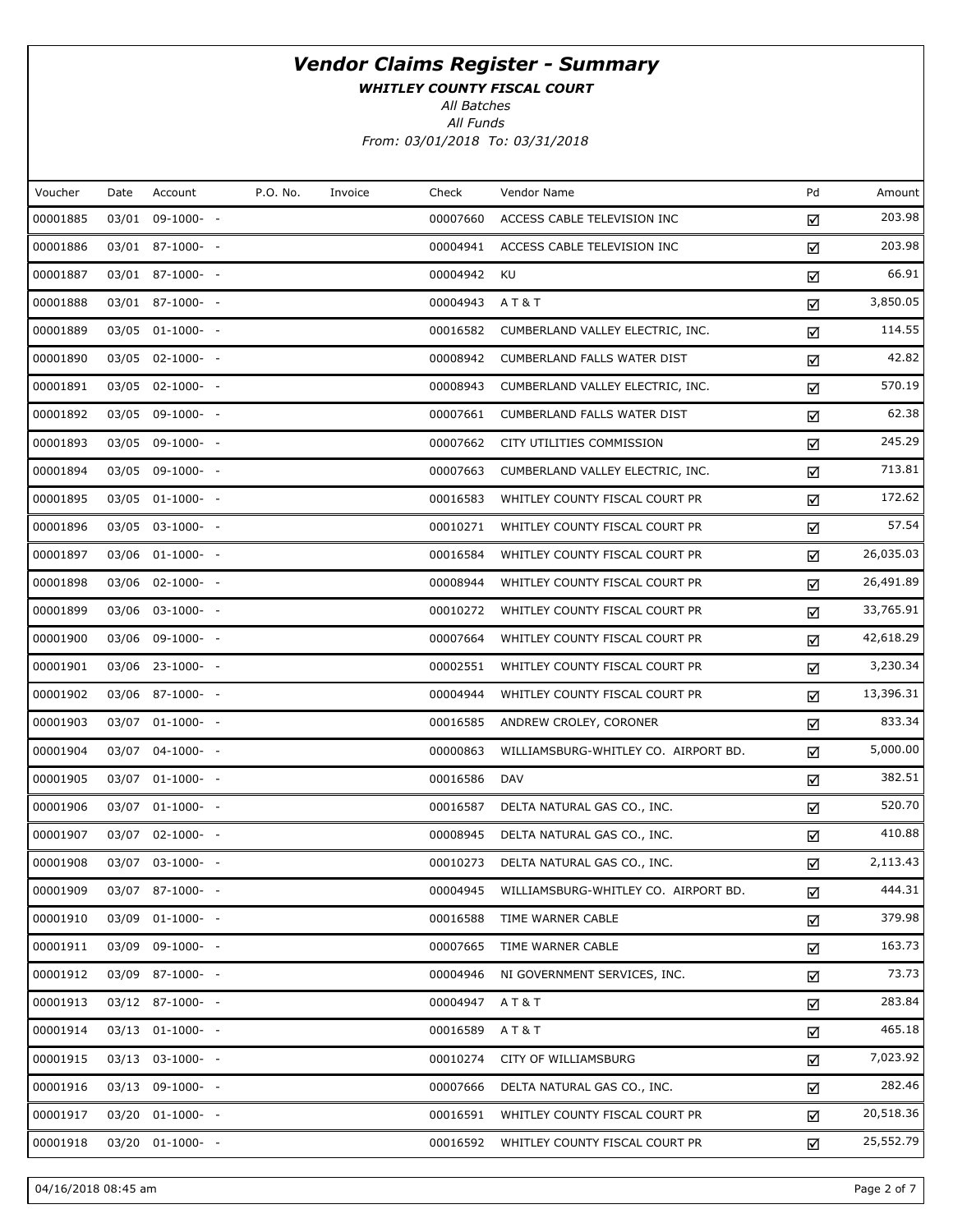WHITLEY COUNTY FISCAL COURT

All Batches

All Funds From: 03/01/2018 To: 03/31/2018

| Voucher  | Date  | Account          | P.O. No. | Invoice | Check    | Vendor Name                              | Pd | Amount    |
|----------|-------|------------------|----------|---------|----------|------------------------------------------|----|-----------|
| 00001919 | 03/20 | $02 - 1000 - -$  |          |         | 00008946 | WHITLEY COUNTY FISCAL COURT PR           | ☑  | 26,040.60 |
| 00001920 |       | 03/20 03-1000- - |          |         | 00010275 | WHITLEY COUNTY FISCAL COURT PR           | ☑  | 45,421.75 |
| 00001921 | 03/20 | 09-1000- -       |          |         | 00007667 | WHITLEY COUNTY FISCAL COURT PR           | ☑  | 39,634.03 |
| 00001922 |       | 03/20 23-1000- - |          |         | 00002552 | WHITLEY COUNTY FISCAL COURT PR           | ☑  | 3,158.63  |
| 00001923 |       | 03/20 87-1000- - |          |         | 00004948 | WHITLEY COUNTY FISCAL COURT PR           | ☑  | 12,926.23 |
| 00001924 |       | 03/20 01-1000- - |          |         | 00016593 | KENTUCKY STATE TREASURER                 | ☑  | 11,516.40 |
| 00001925 |       | 03/20 01-1000- - |          |         | 00016594 | BAYLOR COMMERICAL DOOR & HARDWARE, INC.  | ☑  | 517.00    |
| 00001926 |       | 03/20 01-1000- - |          |         | 00016595 | BISSELL'S, INC.                          | ☑  | 462.49    |
| 00001927 |       | 03/20 01-1000- - |          |         | 00016596 | BLUEGRASS/ KESCO INCORPORATED            | ☑  | 180.00    |
| 00001928 |       | 03/20 01-1000- - |          |         | 00016597 | CANADA AUTO PARTS                        | ☑  | 9.29      |
| 00001929 |       | 03/20 01-1000- - |          |         | 00016598 | CITY OF WILLIAMSBURG                     | ☑  | 1,770.00  |
| 00001930 |       | 03/20 01-1000- - |          |         | 00016599 | COLAN HARRELL, SHERIFF                   | ☑  | 1,458.50  |
| 00001931 |       | 03/20 01-1000- - |          |         | 00016600 | <b>COLONELS MARKET</b>                   | ☑  | 24.00     |
| 00001932 |       | 03/20 01-1000- - |          |         | 00016601 | <b>COMPUTER CLINC</b>                    | ☑  | 40.00     |
| 00001933 |       | 03/20 01-1000- - |          |         | 00016602 | CORBIN INDUSTRIAL DEVELOPMENT COMMISSION | ☑  | 10,000.00 |
| 00001934 |       | 03/20 01-1000- - |          |         | 00016603 | DAIRY QUEEN GRILL & CHILL                | ☑  | 65.00     |
| 00001935 |       | 03/20 01-1000- - |          |         | 00016604 | <b>DAV</b>                               | ☑  | 650.00    |
| 00001936 |       | 03/20 01-1000- - |          |         | 00016605 | D C ELEVATOR COMPANY, INC.               | ☑  | 1,282.55  |
| 00001937 |       | 03/20 01-1000- - |          |         | 00016606 | DONNA ROSE COMPANY, INC.                 | ☑  | 934.00    |
| 00001938 |       | 03/20 01-1000- - |          |         | 00016607 | EMCON HOME GUARD, INC.                   | ☑  | 100.00    |
| 00001939 |       | 03/20 01-1000- - |          |         | 00016608 | EVERBANK COMMERICAL FINANCE INC          | ☑  | 335.60    |
| 00001940 |       | 03/20 01-1000- - |          |         | 00016609 | <b>EZ COUNTRY</b>                        | ☑  | 550.00    |
| 00001941 |       | 03/20 01-1000- - |          |         | 00016610 | G & E DRIVE-IN                           | ☑  | 65.00     |
| 00001942 |       | 03/20 01-1000- - |          |         | 00016611 | HARDEE'S                                 | ☑  | 35.00     |
| 00001943 |       | 03/20 01-1000- - |          |         | 00016612 | HOMETOWN IGA #57                         | ☑  | 77.51     |
| 00001944 |       | 03/20 01-1000- - |          |         | 00016613 | JOHNCO INC                               | ☑  | 25.80     |
| 00001946 |       | 03/20 01-1000- - |          |         | 00016614 | K A C O ALL LINES FUND                   | ☑  | 21,539.52 |
| 00001947 | 03/20 | $01-1000- -$     |          |         | 00016615 | KACO UNEMPLOYMENT INS. FUND              | ☑  | 13,723.30 |
| 00001948 |       | 03/20 01-1000- - |          |         | 00016616 | KACO WORKERS COMPENSATION FUND           | ☑  | 5,026.39  |
| 00001949 | 03/20 | $01-1000-$ -     |          |         | 00016617 | KAY SCHWARTZ, COUNTY CLERK               | ☑  | 27.00     |
| 00001950 |       | 03/20 01-1000- - |          |         | 00016618 | <b>KENTUCKY CHAMBER</b>                  | ☑  | 1,200.00  |
| 00001951 | 03/20 | $01-1000-$ -     |          |         | 00016619 | KENTUCKY STATE TREASURER                 | ☑  | 6,453.80  |
| 00001952 |       | 03/20 01-1000- - |          |         | 00016620 | <b>KMCA</b>                              | ☑  | 1,285.00  |
| 00001953 |       | 03/20 01-1000- - |          |         | 00016621 | LABOR LAW CENTER, INC.                   | ☑  | 179.70    |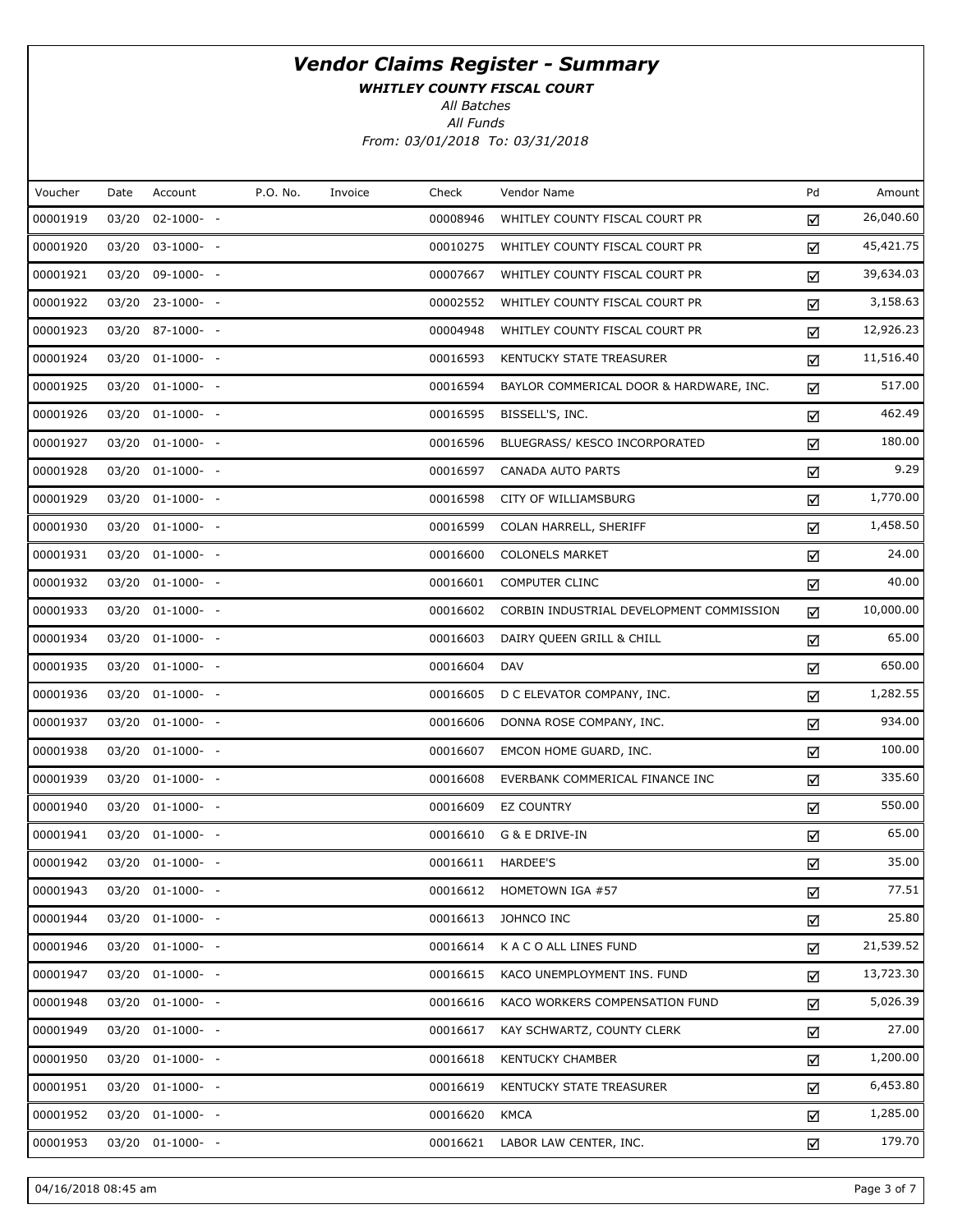WHITLEY COUNTY FISCAL COURT

All Batches

All Funds From: 03/01/2018 To: 03/31/2018

| Voucher  | Date | Account               | P.O. No. | Invoice | Check    | Vendor Name                                 | Pd | Amount    |
|----------|------|-----------------------|----------|---------|----------|---------------------------------------------|----|-----------|
| 00001954 |      | 03/20 01-1000- -      |          |         | 00016622 | LON "CHUCK" HEAD                            | ☑  | 119.95    |
| 00001955 |      | 03/20 01-1000- -      |          |         | 00016623 | MCKIDDY BODY SHOP                           | ☑  | 3,395.86  |
| 00001956 |      | 03/20 01-1000- -      |          |         | 00016624 | <b>NEWS JOURNAL</b>                         | ☑  | 582.75    |
| 00001957 |      | 03/20 01-1000- -      |          |         | 00016625 | PLUMBERS SUPPLY CO.                         | ☑  | 455.98    |
| 00001958 |      | 03/20 01-1000- -      |          |         | 00016626 | POFF CARTING SERVICE                        | ☑  | 754.24    |
| 00001959 |      | 03/20 01-1000- -      |          |         | 00016627 | PRECISION DUPLICATING SOLUTIONS INC         | ☑  | 104.14    |
| 00001960 |      | 03/20 01-1000- -      |          |         | 00016628 | PURCHASE AREA REGIONAL INDUSTRIAL AUTHORITY | ☑  | 500.00    |
| 00001961 |      | 03/20 01-1000- -      |          |         | 00016629 | QUALITY CARE AUTO SERVICE                   | ☑  | 320.90    |
| 00001962 |      | 03/20 01-1000- -      |          |         | 00016630 | <b>QUILL CORPORATION</b>                    | ☑  | 766.98    |
| 00001963 |      | 03/20 01-1000- -      |          |         | 00016631 | <b>SCOTTY HARRISON</b>                      | ☑  | 102.55    |
| 00001964 |      | 03/20 01-1000- -      |          |         | 00016632 | <b>TEKS WORK</b>                            | ☑  | 100.00    |
| 00001965 |      | 03/20 01-1000- -      |          |         | 00016633 | TENNESSEE BOILER REPAIR SERVICE             | ☑  | 1,813.76  |
| 00001966 |      | $03/20$ $01-1000$ - - |          |         | 00016634 | <b>TIMES TRIBUNE</b>                        | ☑  | 528.88    |
| 00001967 |      | 03/20 01-1000- -      |          |         | 00016635 | ULINE                                       | ☑  | 4,826.00  |
| 00001968 |      | $03/20$ $01-1000$ - - |          |         | 00016636 | W D BRYANT & SONS INC.                      | ☑  | 914.82    |
| 00001969 |      | 03/20 01-1000- -      |          |         | 00016637 | WENDY'S OF BOWLING GREEN, INC.              | ☑  | 28.00     |
| 00001970 |      | 03/20 01-1000- -      |          |         | 00016638 | <b>WEX BANK</b>                             | ☑  | 807.31    |
| 00001971 |      | 03/20 01-1000- -      |          |         | 00016639 | <b>XEROX CORPORATION</b>                    | ☑  | 404.07    |
| 00001972 |      | 03/20 02-1000- -      |          |         | 00008947 | ANGEL'S GARAGE                              | ☑  | 20.00     |
| 00001973 |      | 03/20 02-1000- -      |          |         | 00008948 | ARAMARK UNIFROM SERVICES                    | ☑  | 1,046.56  |
| 00001974 |      | 03/20 02-1000- -      |          |         | 00008949 | ATS CONSTRUCTION                            | ☑  | 65,250.00 |
| 00001975 |      | 03/20 02-1000- -      |          |         | 00008950 | CANADA AUTO PARTS                           | ☑  | 3,234.30  |
| 00001976 |      | 03/20 02-1000- -      |          |         | 00008951 | JELLICO COMMUNITY HOSPITAL                  | ☑  | 50.00     |
| 00001977 |      | 03/20 02-1000- -      |          |         | 00008952 | <b>COMPUTER CLINC</b>                       | ☑  | 40.00     |
| 00001978 |      | 03/20 02-1000- -      |          |         | 00008953 | CORBIN INDEPENDENT SCHOOL DISTRICT          | ☑  | 41.25     |
| 00001979 |      | $03/20$ $02-1000$ - - |          |         | 00008954 | G & C SUPPLY CO. INC.                       | ☑  | 263.50    |
| 00001980 |      | 03/20 02-1000- -      |          |         | 00008955 | HINKLE CONTRACTING COMPANY LLC              | ☑  | 26,939.95 |
| 00001981 |      | 03/20 02-1000- -      |          |         | 00008956 | <b>HOLSTON GASES</b>                        | ☑  | 84.65     |
| 00001982 |      | 03/20 02-1000- -      |          |         | 00008957 | JAMES JONES EXCAVATING                      | ☑  | 2,835.60  |
| 00001983 |      | 03/20 02-1000- -      |          |         | 00008958 | JELLICO CLINIC                              | ☑  | 50.00     |
| 00001984 |      | 03/20 02-1000- -      |          |         | 00008959 | JOHNNY WHEELS OF WILLIAMSBURG, INC          | ☑  | 424.53    |
| 00001985 |      | 03/20 02-1000- -      |          |         | 00008960 | K A C O ALL LINES FUND                      | ☑  | 4,147.15  |
| 00001986 |      | 03/20 02-1000- -      |          |         | 00008961 | KACO UNEMPLOYMENT INS. FUND                 | ☑  | 3,338.10  |
| 00001987 |      | 03/20 02-1000- -      |          |         | 00008962 | KACO WORKERS COMPENSATION FUND              | ☑  | 6,168.68  |

04/16/2018 08:45 am Page 4 of 7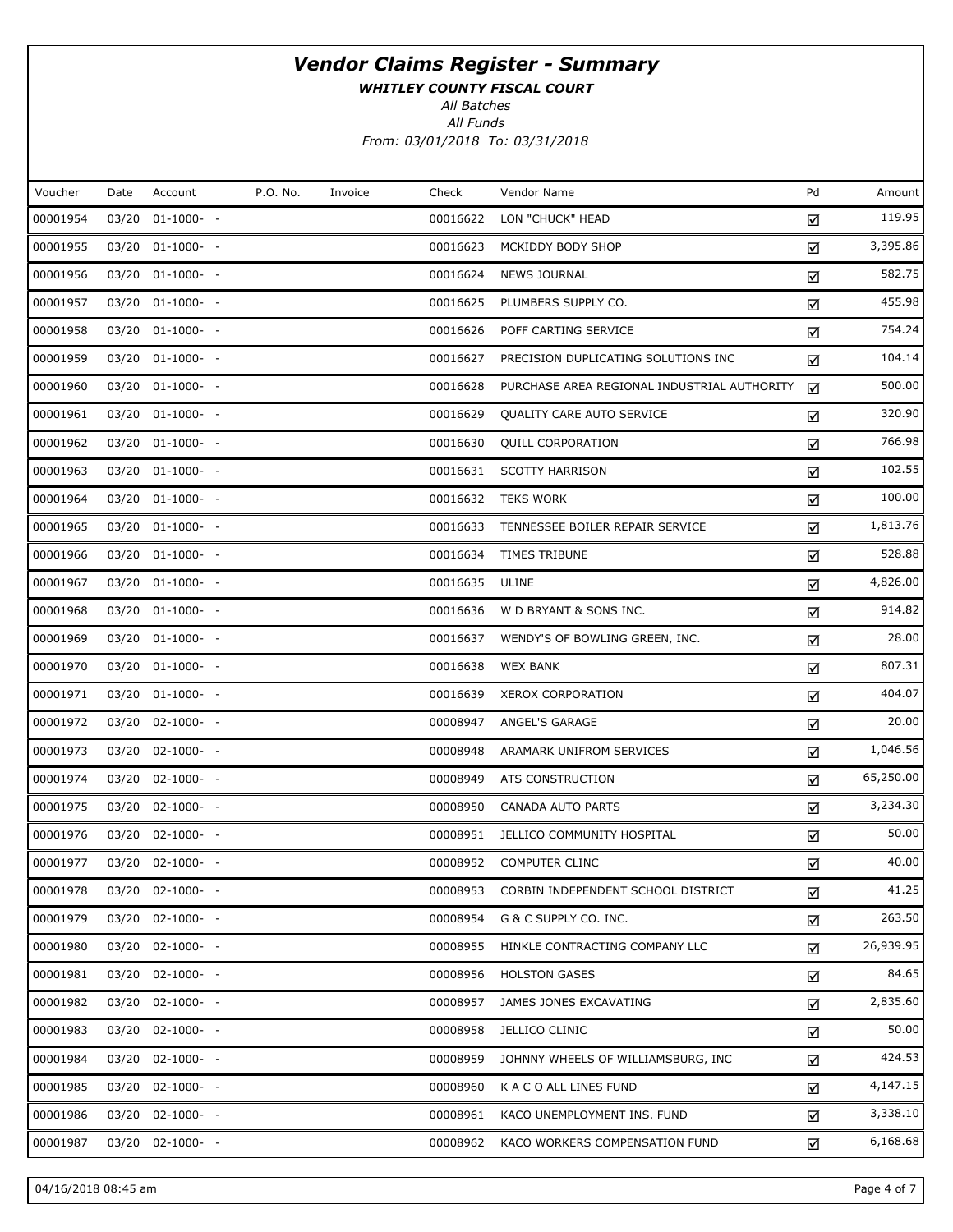WHITLEY COUNTY FISCAL COURT

All Batches

All Funds From: 03/01/2018 To: 03/31/2018

| Voucher  | Date  | Account          | P.O. No. | Invoice | Check    | Vendor Name                          | Pd | Amount    |
|----------|-------|------------------|----------|---------|----------|--------------------------------------|----|-----------|
| 00001988 | 03/20 | $02 - 1000 - -$  |          |         | 00008963 | LON "CHUCK" HEAD                     | ☑  | 105.20    |
| 00001989 |       | 03/20 02-1000- - |          |         | 00008964 | LYKINS OIL COMPANY                   | ☑  | 4,759.99  |
| 00001990 |       | 03/20 02-1000- - |          |         | 00008965 | <b>OWENS AUTO PARTS</b>              | ☑  | 295.00    |
| 00001991 |       | 03/20 02-1000- - |          |         | 00008966 | QUALITY CARE AUTO SERVICE            | ☑  | 1,291.00  |
| 00001992 |       | 03/20 02-1000- - |          |         | 00008967 | QUILL CORPORATION                    | ☑  | 132.89    |
| 00001993 |       | 03/20 02-1000- - |          |         | 00008968 | <b>SCOTTY HARRISON</b>               | ☑  | 294.30    |
| 00001994 |       | 03/20 02-1000- - |          |         | 00008969 | SOUTH KY TRUCK SERVICE, LLC          | ☑  | 3,661.87  |
| 00001995 |       | 03/20 02-1000- - |          |         | 00008970 | W D BRYANT & SONS INC.               | ☑  | 5,403.21  |
| 00001996 |       | 03/20 02-1000- - |          |         | 00008971 | <b>WEX BANK</b>                      | ☑  | 760.48    |
| 00001997 |       | 03/20 02-1000- - |          |         | 00008972 | WHAYNE SUPPLY COMPANY                | ☑  | 3,311.33  |
| 00001998 |       | 03/20 02-1000- - |          |         | 00008973 | WHITLEY COUNTY BOARD OF ED.          | ☑  | 4,084.15  |
| 00001999 |       | 03/20 04-1000- - |          |         | 00000864 | SOUTHEAST APPARATUS, LLC             | ☑  | 74,671.00 |
| 00002000 |       | 03/20 23-1000- - |          |         | 00002553 | KACO UNEMPLOYMENT INS. FUND          | ☑  | 370.90    |
| 00002001 |       | 03/20 23-1000- - |          |         | 00002554 | QUILL CORPORATION                    | ☑  | 132.99    |
| 00002002 |       | 03/20 75-1000- - |          |         | 00000367 | WHITLEY COUNTY TOURISM BOARD         | ☑  | 1,527.55  |
| 00002003 |       | 03/20 87-1000- - |          |         | 00004949 | ELLISON'S SANITARY SUPPLY CO., INC.  | ☑  | 220.52    |
| 00002004 |       | 03/20 87-1000- - |          |         | 00004950 | EVERBANK COMMERICAL FINANCE INC      | ☑  | 83.90     |
| 00002005 |       | 03/20 87-1000- - |          |         | 00004951 | HINKLE PRINTING, INC.                | ☑  | 123.20    |
| 00002006 |       | 03/20 87-1000- - |          |         | 00004952 | K A C O ALL LINES FUND               | ☑  | 797.20    |
| 00002007 |       | 03/20 87-1000- - |          |         | 00004953 | KACO UNEMPLOYMENT INS. FUND          | ☑  | 2,225.40  |
| 00002008 |       | 03/20 87-1000- - |          |         | 00004954 | KACO WORKERS COMPENSATION FUND       | ☑  | 196.63    |
| 00002009 |       | 03/20 87-1000- - |          |         | 00004955 | LIDA J. POWERS                       | ☑  | 681.68    |
| 00002010 |       | 03/20 87-1000- - |          |         | 00004956 | PRECISION DUPLICATING SOLUTIONS INC  | ☑  | 71.78     |
| 00002011 |       | 03/20 87-1000- - |          |         | 00004957 | PREFERRED LAB SERVICE                | ☑  | 360.00    |
| 00002012 |       | 03/20 87-1000- - |          |         | 00004958 | QUALITY CARE AUTO SERVICE            | ☑  | 18.00     |
| 00002013 |       | 03/20 87-1000- - |          |         | 00004959 | <b>QUILL CORPORATION</b>             | ☑  | 551.63    |
| 00002014 |       | 03/20 87-1000- - |          |         | 00004960 | <b>WEX BANK</b>                      | ☑  | 276.20    |
| 00002015 |       | 03/20 87-1000- - |          |         | 00004961 | WILLIAMSBURG-WHITLEY CO. AIRPORT BD. | ☑  | 1,000.00  |
| 00002018 |       | 03/21 09-1000- - |          |         | 00007668 | 911 BILLING SERVICE                  | ☑  | 16,911.50 |
| 00002019 |       | 03/21 09-1000- - |          |         | 00007669 | ALBERT JACKSON                       | ☑  | 100.00    |
| 00002020 |       | 03/21 09-1000- - |          |         | 00007670 | <b>BOLTON'S TOWING &amp; REPAIR</b>  | ☑  | 269.50    |
| 00002021 |       | 03/21 09-1000- - |          |         | 00007671 | BOUND TREE MEDICAL, LLC              | ☑  | 3,750.47  |
| 00002022 |       | 03/21 09-1000- - |          |         | 00007672 | CANADA AUTO PARTS                    | ☑  | 290.83    |
| 00002023 |       | 03/21 09-1000- - |          |         | 00007673 | <b>COMPUTER CLINC</b>                | ☑  | 75.00     |

04/16/2018 08:45 am Page 5 of 7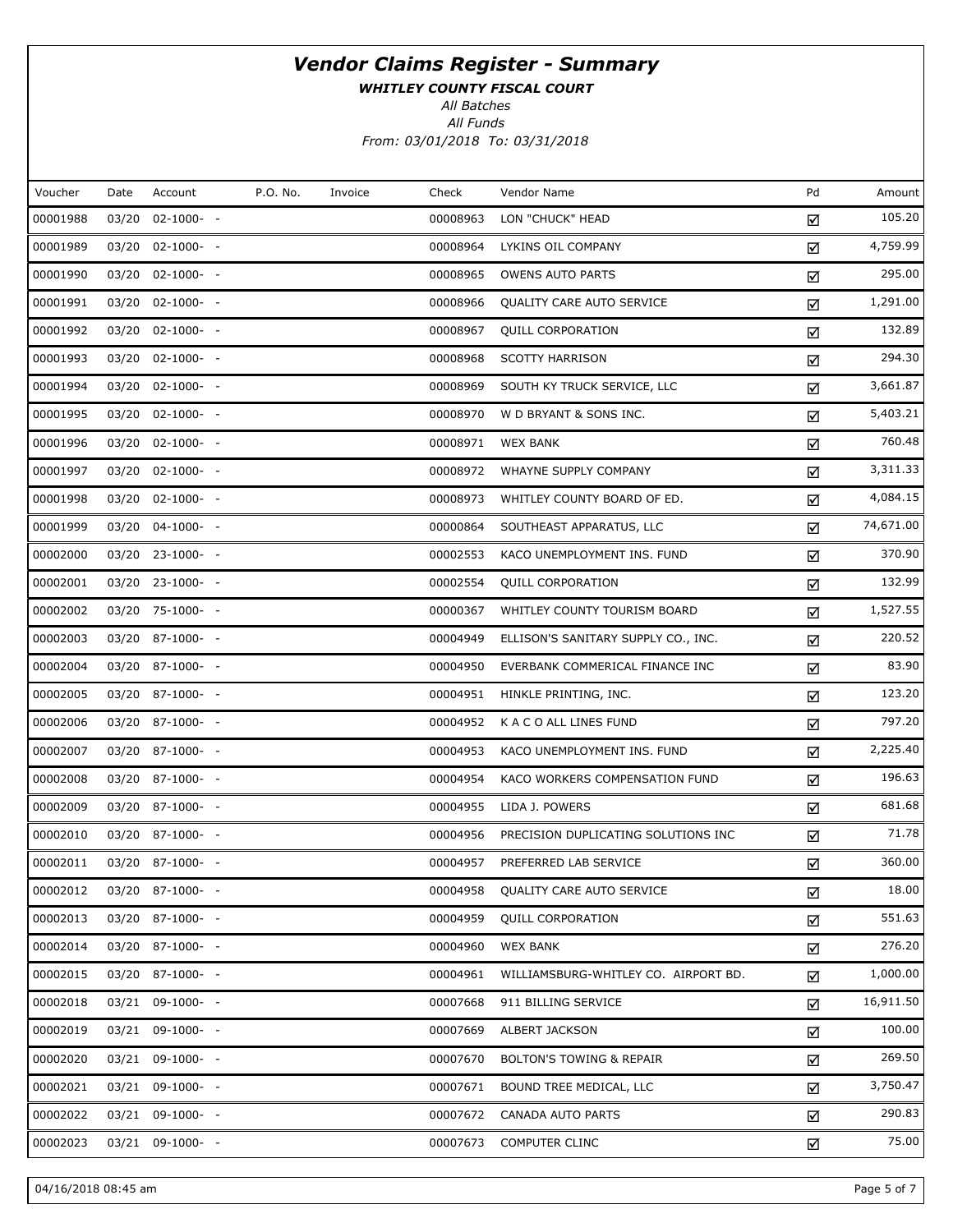WHITLEY COUNTY FISCAL COURT

All Batches

All Funds From: 03/01/2018 To: 03/31/2018

| Voucher  | Date | Account               | P.O. No. | Invoice | Check    | Vendor Name                          | Pd | Amount    |
|----------|------|-----------------------|----------|---------|----------|--------------------------------------|----|-----------|
| 00002024 |      | 03/21 09-1000- -      |          |         | 00007674 | DR. CHARLES LEE MARCUM               | ☑  | 10,000.00 |
| 00002025 |      | 03/21 09-1000- -      |          |         | 00007675 | EMERGENCY MEDICAL PRODUCTS, INC      | ☑  | 1,115.76  |
| 00002026 |      | 03/21 09-1000- -      |          |         | 00007676 | ENVIRONMENTAL WASTE SYSTEMS, LLC     | ☑  | 280.00    |
| 00002027 |      | 03/21 09-1000- -      |          |         | 00007677 | EVERBANK COMMERICAL FINANCE INC      | ☑  | 83.90     |
| 00002028 |      | 03/21 09-1000- -      |          |         | 00007678 | FIRST RESPONSE OF THE BLUEGRASS      | ☑  | 126.00    |
| 00002029 |      | 03/21 09-1000- -      |          |         | 00007679 | FLEETMATICS USA, LLC                 | ☑  | 300.00    |
| 00002030 |      | 03/21 09-1000- -      |          |         | 00007680 | HINKLE PRINTING, INC.                | ☑  | 756.00    |
| 00002031 |      | 03/21 09-1000- -      |          |         | 00007681 | <b>HOLSTON GASES</b>                 | ☑  | 3,196.56  |
| 00002032 |      | 03/21 09-1000- -      |          |         | 00007682 | JACK ROADEN PLUMBING                 | ☑  | 80.00     |
| 00002033 |      | 03/21 09-1000- -      |          |         | 00007683 | JOHNNY WHEELS OF WILLIAMSBURG, INC   | ☑  | 629.75    |
| 00002034 |      | 03/21 09-1000- -      |          |         | 00007684 | K A C O ALL LINES FUND               | ☑  | 4,458.66  |
| 00002035 |      | 03/21 09-1000- -      |          |         | 00007685 | KACO UNEMPLOYMENT INS. FUND          | ☑  | 10,385.81 |
| 00002036 |      | 03/21 09-1000- -      |          |         | 00007686 | KACO WORKERS COMPENSATION FUND       | ☑  | 15,143.04 |
| 00002037 |      | 03/21 09-1000- -      |          |         | 00007687 | KAY SCHWARTZ, COUNTY CLERK           | ☑  | 8.00      |
| 00002038 |      | 03/21 09-1000- -      |          |         | 00007688 | <b>KEN TEN ADVERTISING</b>           | ☑  | 2,313.34  |
| 00002039 |      | 03/21 09-1000- -      |          |         | 00007689 | LUCKY PRINT                          | ☑  | 45.00     |
| 00002040 |      | 03/21 09-1000- -      |          |         | 00007690 | LYKINS OIL COMPANY                   | ☑  | 5,739.16  |
| 00002041 |      | 03/21 09-1000- -      |          |         | 00007691 | MOHAWK MEDICAL, INC                  | ☑  | 113.71    |
| 00002042 |      | 03/21 09-1000- -      |          |         | 00007692 | PRECISION DUPLICATING SOLUTIONS INC  | ☑  | 71.87     |
| 00002043 |      | 03/21 09-1000- -      |          |         | 00007693 | PREFERRED LAB SERVICE                | ☑  | 60.00     |
| 00002044 |      | 03/21 09-1000- -      |          |         | 00007694 | <b>QUILL CORPORATION</b>             | ☑  | 149.25    |
| 00002045 |      | 03/21 09-1000- -      |          |         | 00007695 | SELECT TECH, INC                     | ☑  | 3,593.11  |
| 00002046 |      | 03/21 09-1000- -      |          |         | 00007696 | SOUTH KY TRUCK SERVICE, LLC          | ☑  | 5,716.45  |
| 00002047 |      | 03/21 09-1000- -      |          |         | 00007697 | SOUTHEAST APPARATUS, LLC             | ☑  | 40,203.00 |
| 00002048 |      | 03/21 09-1000- -      |          |         | 00007698 | W D BRYANT & SONS INC.               | ☑  | 80.47     |
| 00002049 |      | 03/21 09-1000- -      |          |         | 00007699 | <b>WEX BANK</b>                      | ☑  | 3,143.03  |
| 00002050 |      | 03/21 09-1000- -      |          |         | 00007700 | WILLIAMSBURG-WHITLEY CO. AIRPORT BD. | ☑  | 800.00    |
| 00002051 |      | $03/22$ $03-1000$ - - |          |         | 00010276 | <b>BEST TERMITE &amp; PEST</b>       | ☑  | 120.00    |
| 00002052 |      | 03/22 03-1000- -      |          |         | 00010277 | BISSELL'S, INC.                      | ☑  | 325.93    |
| 00002053 |      | 03/22 03-1000- -      |          |         | 00010278 | <b>BROCK MCVEY</b>                   | ☑  | 750.01    |
| 00002054 |      | 03/22 03-1000- -      |          |         | 00010279 | CANADA AUTO PARTS                    | ☑  | 29.96     |
| 00002055 |      | 03/22 03-1000- -      |          |         | 00010280 | CARROT-TOP INDUSTRIES                | ☑  | 208.80    |
| 00002056 |      | 03/22 03-1000- -      |          |         | 00010281 | <b>COLONELS MARKET</b>               | ☑  | 36.00     |
| 00002057 |      | 03/22 03-1000- -      |          |         | 00010282 | <b>CORBIN GARAGE DOORS</b>           | ☑  | 992.00    |
|          |      |                       |          |         |          |                                      |    |           |